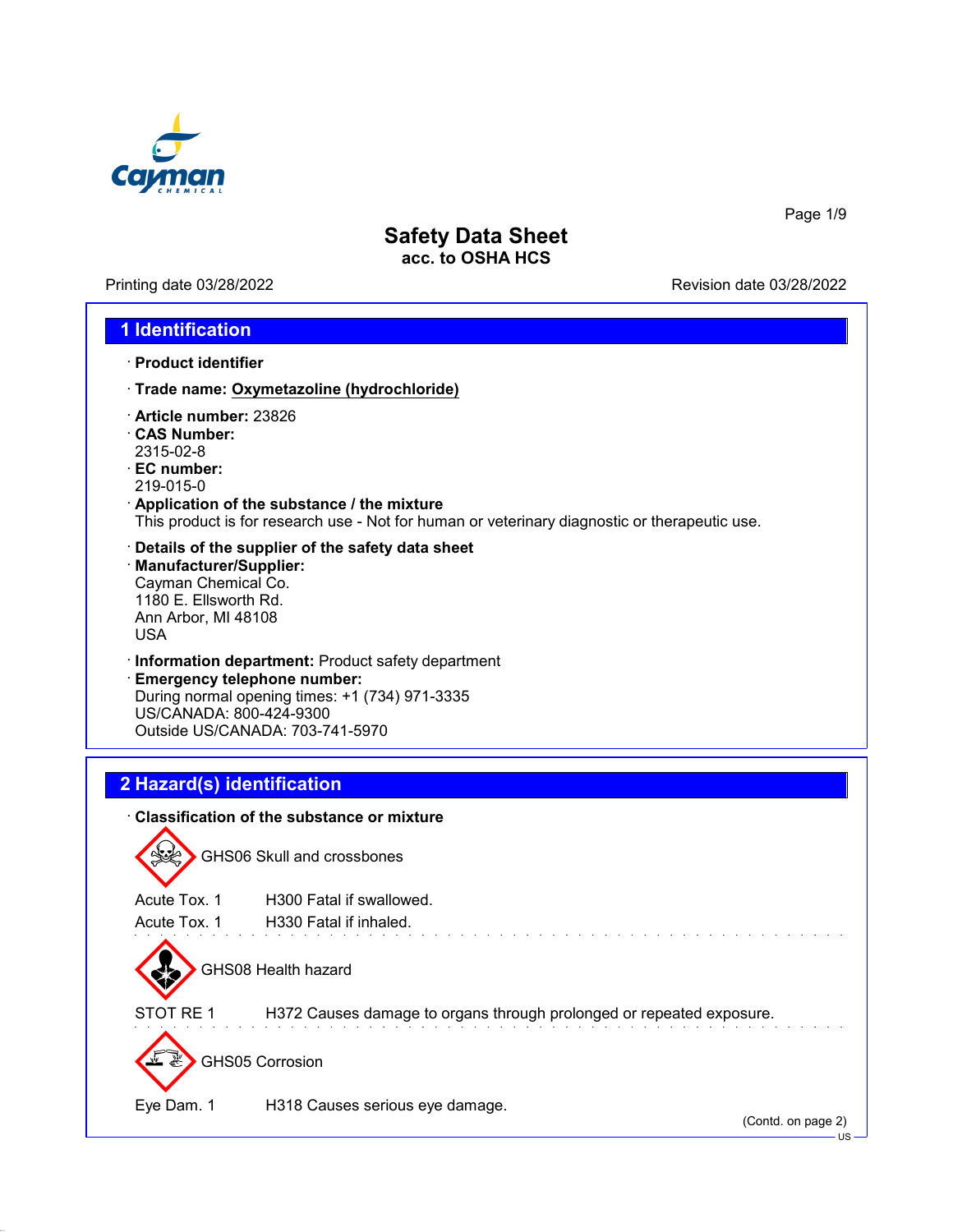Printing date 03/28/2022 **Printing date 03/28/2022** 

#### **Trade name: Oxymetazoline (hydrochloride)** (Contd. from page 1) Aquatic Acute 3 H402 Harmful to aquatic life. Aquatic Chronic 3 H412 Harmful to aquatic life with long lasting effects. · **Label elements** · **GHS label elements** The substance is classified and labeled according to the Globally Harmonized System (GHS). · **Hazard pictograms** de la Card GHS05 GHS06 GHS08 **design**  $\Leftrightarrow$ · **Signal word** Danger · **Hazard statements** H300+H330 Fatal if swallowed or if inhaled. H318 Causes serious eye damage. Causes damage to organs through prolonged or repeated exposure. H402 Harmful to aquatic life.<br>H412 Harmful to aquatic life Harmful to aquatic life with long lasting effects. · **Precautionary statements** P260 Do not breathe dust/fume/gas/mist/vapors/spray.<br>P264 Wash thoroughly after handling. Wash thoroughly after handling. P270 Do not eat, drink or smoke when using this product.<br>P271 Use only outdoors or in a well-ventilated area. P271 Use only outdoors or in a well-ventilated area.<br>P273 Avoid release to the environment. P273 Avoid release to the environment.<br>P280 Wear eve protection / face protect Wear eye protection / face protection. P284 [In case of inadequate ventilation] wear respiratory protection.<br>P301+P310 If swallowed: Immediately call a poison center/doctor. If swallowed: Immediately call a poison center/doctor. P330 Rinse mouth.<br>P304+P340 IF INHALED: IF INHALED: Remove person to fresh air and keep comfortable for breathing. P305+P351+P338 If in eyes: Rinse cautiously with water for several minutes. Remove contact lenses, if present and easy to do. Continue rinsing. P314 Get medical advice/attention if you feel unwell.<br>P320 Specific treatment is urgent (see on this label). P320 Specific treatment is urgent (see on this label).<br>P403+P233 Store in a well-ventilated place. Keep container Store in a well-ventilated place. Keep container tightly closed. P405 Store locked up.<br>P501 Dispose of conte Dispose of contents/container in accordance with local/regional/national/international regulations. · **Classification system:** · **NFPA ratings (scale 0 - 4)** 4 0  $\overline{\mathbf{0}}$ Health  $= 4$  $Fire = 0$ Reactivity =  $0$ · **HMIS-ratings (scale 0 - 4)** HEALTH FIRE **REACTIVITY** 0  $\overline{4}$  $\boxed{0}$ Health =  $*4$  $Fire = 0$ Reactivity =  $0$ · **Other hazards**

· **Results of PBT and vPvB assessment**

· **PBT:** Not applicable.

(Contd. on page 3)

US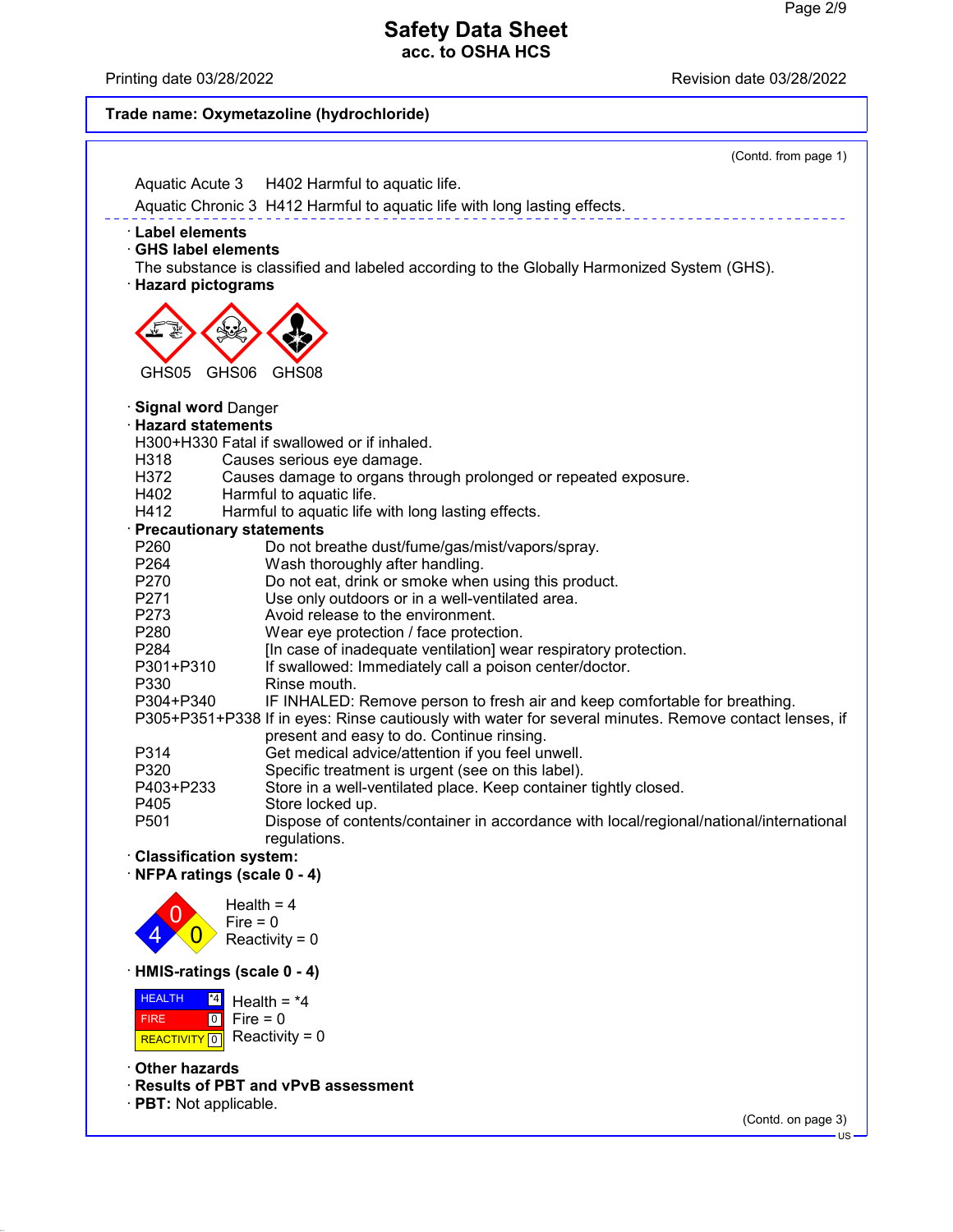Printing date 03/28/2022 Revision date 03/28/2022

(Contd. from page 2)

#### **Trade name: Oxymetazoline (hydrochloride)**

· **vPvB:** Not applicable.

### **3 Composition/information on ingredients**

- · **Chemical characterization: Substances**
- · **CAS No. Description**
- 2315-02-8 Oxymetazoline (hydrochloride)
- · **Identification number(s)**
- · **EC number:** 219-015-0

### **4 First-aid measures**

- · **Description of first aid measures**
- · **General information:**
- Immediately remove any clothing soiled by the product.
- Symptoms of poisoning may even occur after several hours; therefore medical observation for at least 48 hours after the accident.
- Remove breathing apparatus only after contaminated clothing have been completely removed.
- In case of irregular breathing or respiratory arrest provide artificial respiration.
- · **After inhalation:**
- Supply fresh air or oxygen; call for doctor.
- In case of unconsciousness place patient stably in side position for transportation.
- · **After skin contact:** Immediately wash with water and soap and rinse thoroughly.
- · **After eye contact:** Rinse opened eye for several minutes under running water. Then consult a doctor.
- · **After swallowing:** If symptoms persist consult doctor.
- · **Information for doctor:**
- · **Most important symptoms and effects, both acute and delayed**

May cause anemia, cough, CNS depression, drowsiness, headache, heart damage, lassitude (weakness, exhaustion), liver damage, narcosis, reproductive effects, teratogenic effects. No further relevant information available.

· **Indication of any immediate medical attention and special treatment needed** No further relevant information available.

## **5 Fire-fighting measures**

- · **Extinguishing media**
- · **Suitable extinguishing agents:**
- Use fire fighting measures that suit the environment.
- A solid water stream may be inefficient.
- · **Special hazards arising from the substance or mixture** No further relevant information available. · **Advice for firefighters**
- · **Protective equipment:** Mouth respiratory protective device.

### **6 Accidental release measures**

- · **Personal precautions, protective equipment and emergency procedures** Wear protective equipment. Keep unprotected persons away.
- · **Environmental precautions:** Inform respective authorities in case of seepage into water course or sewage system. Do not allow to enter sewers/ surface or ground water.

(Contd. on page 4)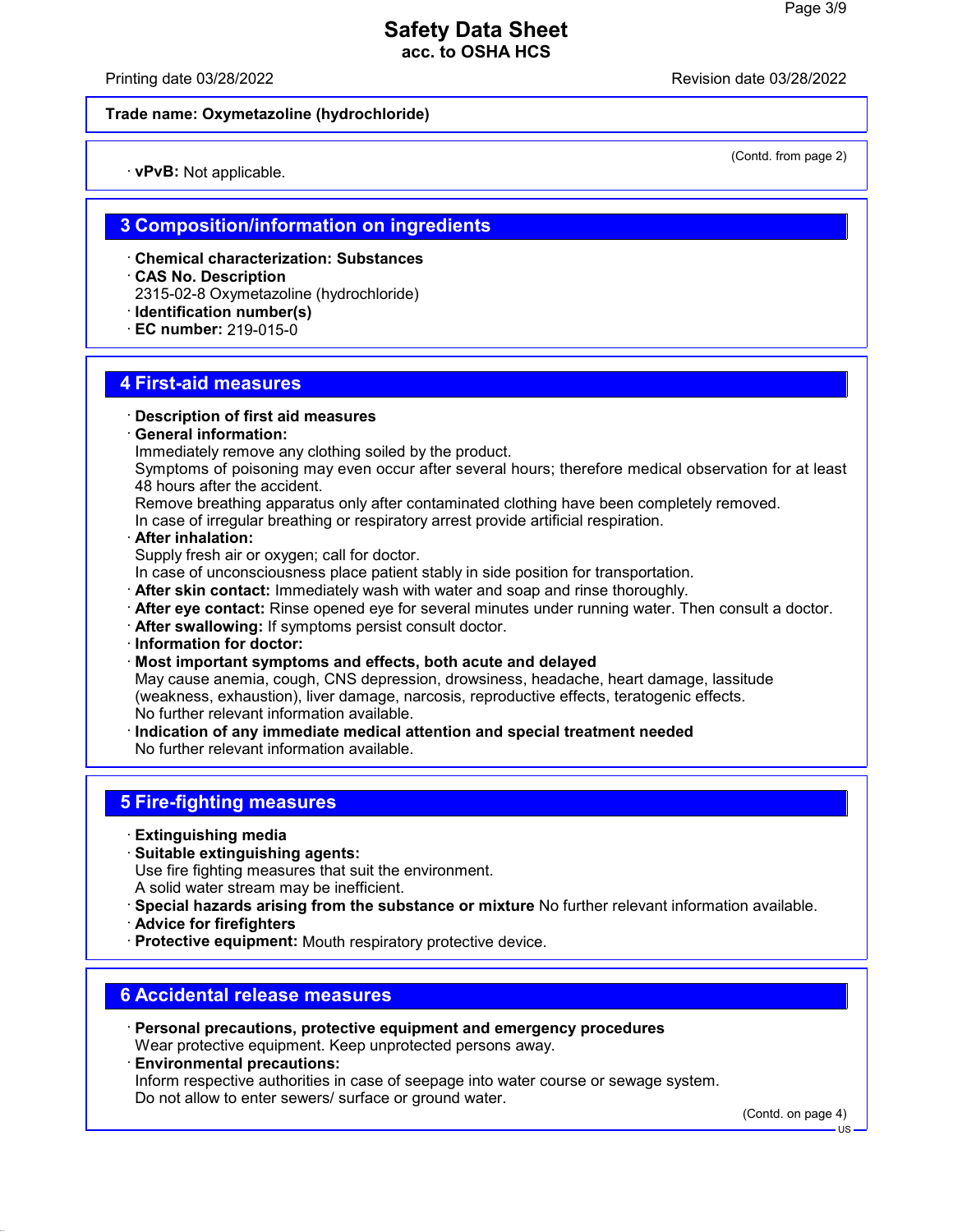Printing date 03/28/2022 **Printing date 03/28/2022** 

(Contd. from page 3)

#### **Trade name: Oxymetazoline (hydrochloride)**

| Methods and material for containment and cleaning up:        |
|--------------------------------------------------------------|
| Use neutralizing agent.                                      |
| Dispose contaminated material as waste according to item 13. |
| Ensure adequate ventilation.                                 |

- · **Reference to other sections** See Section 7 for information on safe handling. See Section 8 for information on personal protection equipment. See Section 13 for disposal information.
- · **Protective Action Criteria for Chemicals**
- · **PAC-1:** Substance is not listed.
- · **PAC-2:** Substance is not listed.
- · **PAC-3:** Substance is not listed.

### **7 Handling and storage**

#### · **Handling:**

· **Precautions for safe handling**

Thorough dedusting.

Ensure good ventilation/exhaustion at the workplace.

- Open and handle receptacle with care.
- · **Information about protection against explosions and fires:**
- Keep respiratory protective device available.
- · **Conditions for safe storage, including any incompatibilities**
- · **Storage:** Store in accordance with information listed on the product insert.
- · **Requirements to be met by storerooms and receptacles:** No special requirements.
- · **Information about storage in one common storage facility:** Not required.
- · **Further information about storage conditions:** Keep receptacle tightly sealed.
- · **Specific end use(s)** No further relevant information available.

## **8 Exposure controls/personal protection**

- · **Additional information about design of technical systems:** No further data; see item 7.
- · **Control parameters**
- · **Components with limit values that require monitoring at the workplace:** Not required.
- · **Additional information:** The lists that were valid during the creation were used as basis.
- · **Exposure controls**
- · **Personal protective equipment:**
- · **General protective and hygienic measures:**

Keep away from foodstuffs, beverages and feed. Immediately remove all soiled and contaminated clothing. Wash hands before breaks and at the end of work. Store protective clothing separately. Avoid contact with the eyes. Avoid contact with the eyes and skin.

· **Breathing equipment:**

In case of brief exposure or low pollution use respiratory filter device. In case of intensive or longer exposure use respiratory protective device that is independent of circulating air.

(Contd. on page 5)

 $H<sub>S</sub>$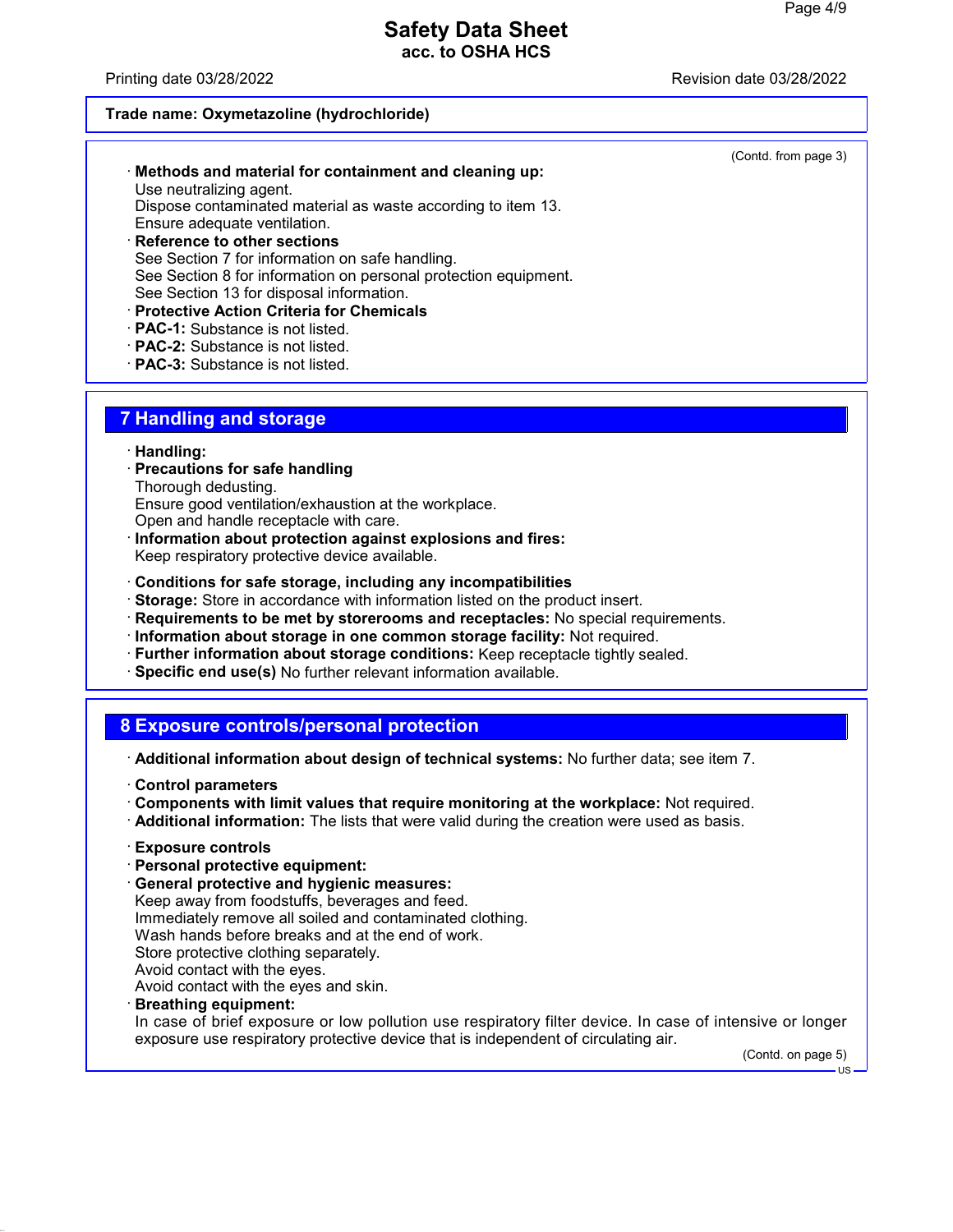Printing date 03/28/2022 Revision date 03/28/2022

#### **Trade name: Oxymetazoline (hydrochloride)**

(Contd. from page 4)

· **Protection of hands:**



Protective gloves

The glove material has to be impermeable and resistant to the product/ the substance/ the preparation. Due to missing tests no recommendation to the glove material can be given for the product/ the preparation/ the chemical mixture.

Selection of the glove material on consideration of the penetration times, rates of diffusion and the degradation

#### · **Material of gloves**

The selection of the suitable gloves does not only depend on the material, but also on further marks of quality and varies from manufacturer to manufacturer.

### · **Penetration time of glove material**

The exact break through time has to be found out by the manufacturer of the protective gloves and has to be observed.

· **Eye protection:**



Tightly sealed goggles

| 9 Physical and chemical properties                                                                       |                                               |  |  |  |
|----------------------------------------------------------------------------------------------------------|-----------------------------------------------|--|--|--|
| Information on basic physical and chemical properties<br><b>General Information</b><br>Appearance:       |                                               |  |  |  |
| Form:                                                                                                    | Solid                                         |  |  |  |
| Color:                                                                                                   | Not determined.                               |  |  |  |
| Odor:                                                                                                    | Characteristic                                |  |  |  |
| <b>Structural Formula</b>                                                                                | $C16H24N2O \cdot HCl$                         |  |  |  |
| <b>Molecular Weight</b>                                                                                  | 296.8 g/mol                                   |  |  |  |
| Odor threshold:                                                                                          | Not determined.                               |  |  |  |
| pH-value:                                                                                                | Not applicable.                               |  |  |  |
| <b>Change in condition</b><br><b>Melting point/Melting range:</b><br><b>Boiling point/Boiling range:</b> | Undetermined.<br>Undetermined.                |  |  |  |
| · Flash point:                                                                                           | Not applicable.                               |  |  |  |
| Flammability (solid, gaseous):                                                                           | Product is not flammable.                     |  |  |  |
| <b>Decomposition temperature:</b>                                                                        | Not determined.                               |  |  |  |
| · Auto igniting:                                                                                         | Not determined.                               |  |  |  |
| Danger of explosion:                                                                                     | Product does not present an explosion hazard. |  |  |  |
| <b>Explosion limits:</b>                                                                                 |                                               |  |  |  |
| Lower:                                                                                                   | Not determined.                               |  |  |  |
| Upper:                                                                                                   | Not determined.                               |  |  |  |
| · Vapor pressure:                                                                                        | Not applicable.                               |  |  |  |
|                                                                                                          | (Contd. on page 6)                            |  |  |  |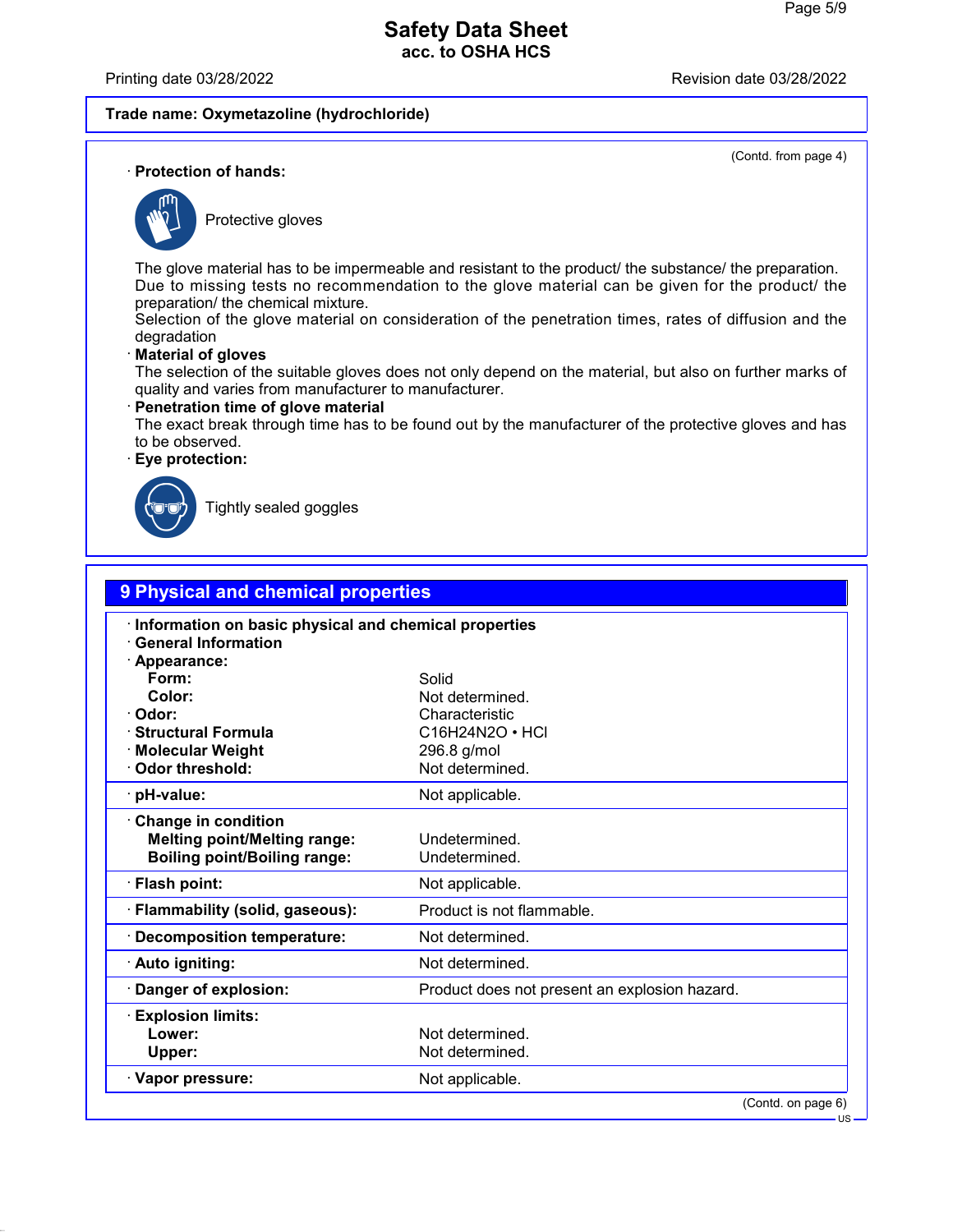#### Printing date 03/28/2022 Revision date 03/28/2022

#### **Trade name: Oxymetazoline (hydrochloride)**

|                                                            | (Contd. from page 5)                                                        |
|------------------------------------------------------------|-----------------------------------------------------------------------------|
| · Density:                                                 | Not determined.                                                             |
| · Relative density                                         | Not determined.                                                             |
| · Vapor density                                            | Not applicable.                                                             |
| <b>Evaporation rate</b>                                    | Not applicable.                                                             |
| · Solubility in / Miscibility with                         |                                                                             |
| Water:                                                     | Not determined.                                                             |
| · Partition coefficient (n-octanol/water): Not determined. |                                                                             |
| $\cdot$ Viscosity:                                         |                                                                             |
| Dynamic:                                                   | Not applicable.                                                             |
| Kinematic:                                                 | Not applicable.                                                             |
| <b>SOLUBILITY</b>                                          | DMF: 20 mg/ml; DMSO: 25 mg/ml; Ethanol: 25 mg/ml; PBS<br>(pH 7.2): 10 mg/ml |
| Other information                                          | No further relevant information available.                                  |

# **10 Stability and reactivity**

- · **Reactivity** No further relevant information available.
- · **Chemical stability**
- · **Thermal decomposition / conditions to be avoided:** No decomposition if used according to specifications.
- · **Possibility of hazardous reactions** No dangerous reactions known.
- · **Conditions to avoid** No further relevant information available.
- · **Incompatible materials:** strong oxidizing agents
- · **Hazardous decomposition products:**

carbon dioxide, carbon monoxide, hydrogen chloride gas, nitrogen oxides,

## **11 Toxicological information**

- · **RTECS Number** SK1225000
- · **Information on toxicological effects**
- · **Acute toxicity:**

#### · **LD/LC50 values that are relevant for classification:**

| Oral LD50<br>LD50 680 µg/kg (rat)<br>Subcutaneous LD50 1,630 µg/kg (rat)<br>Intraperitoneal LD50 48 mg/kg (mouse) |
|-------------------------------------------------------------------------------------------------------------------|

Subcutaneous LD50 34 mg/kg (mouse)

### · **Primary irritant effect:**

- · **on the skin:** No irritant effect.
- · **on the eye:** Strong irritant with the danger of severe eye injury.
- · **Sensitization:** No sensitizing effects known.
- · **Additional toxicological information:**
- · **Carcinogenic categories**
- · **IARC (International Agency for Research on Cancer)** Substance is not listed.
- · **NTP (National Toxicology Program)** Substance is not listed.

(Contd. on page 7)

US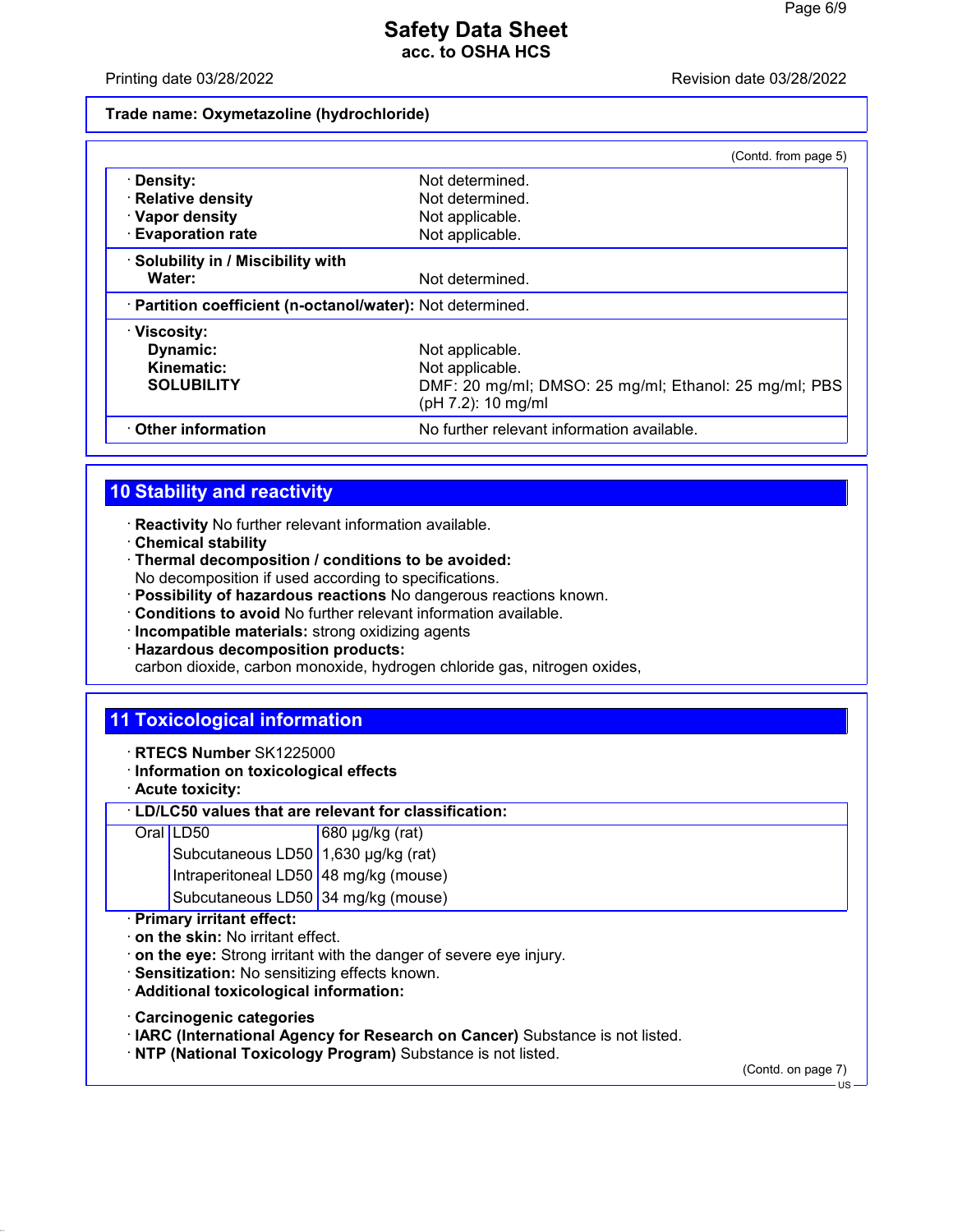Printing date 03/28/2022 Revision date 03/28/2022

#### **Trade name: Oxymetazoline (hydrochloride)**

### · **OSHA-Ca (Occupational Safety & Health Administration)** Substance is not listed.

(Contd. from page 6)

US

## **12 Ecological information**

- · **Toxicity**
- · **Aquatic toxicity:** No further relevant information available.
- · **Persistence and degradability** No further relevant information available.
- · **Behavior in environmental systems:**
- · **Bioaccumulative potential** No further relevant information available.
- · **Mobility in soil** No further relevant information available.
- · **Ecotoxical effects:**
- · **Remark:** Harmful to fish
- · **Additional ecological information:**
- · **General notes:**

Water hazard class 3 (Self-assessment): extremely hazardous for water

Do not allow product to reach ground water, water course or sewage system, even in small quantities. Must not reach bodies of water or drainage ditch undiluted or unneutralized.

Danger to drinking water if even extremely small quantities leak into the ground.

- Harmful to aquatic organisms
- · **Results of PBT and vPvB assessment**
- · **PBT:** Not applicable.
- · **vPvB:** Not applicable.
- · **Other adverse effects** No further relevant information available.

## **13 Disposal considerations**

· **Waste treatment methods**

· **Recommendation:**

Must not be disposed of together with household garbage. Do not allow product to reach sewage system.

- · **Uncleaned packagings:**
- · **Recommendation:** Disposal must be made according to official regulations.

| <b>14 Transport information</b>  |                                                                  |  |  |
|----------------------------------|------------------------------------------------------------------|--|--|
| · UN-Number<br>· DOT, IMDG, IATA | UN2811                                                           |  |  |
| $\cdot$ UN proper shipping name  |                                                                  |  |  |
| ∙ DOT                            | Toxic solids, organic, n.o.s. (Oxymetazoline<br>(hydrochloride)) |  |  |
| ∴IMDG                            | TOXIC SOLID, ORGANIC, N.O.S. (Oxymetazoline<br>(hydrochloride))  |  |  |
| ∴IATA                            | Toxic solid, organic, n.o.s. (Oxymetazoline<br>(hydrochloride))  |  |  |
|                                  | (Contd. on page 8)                                               |  |  |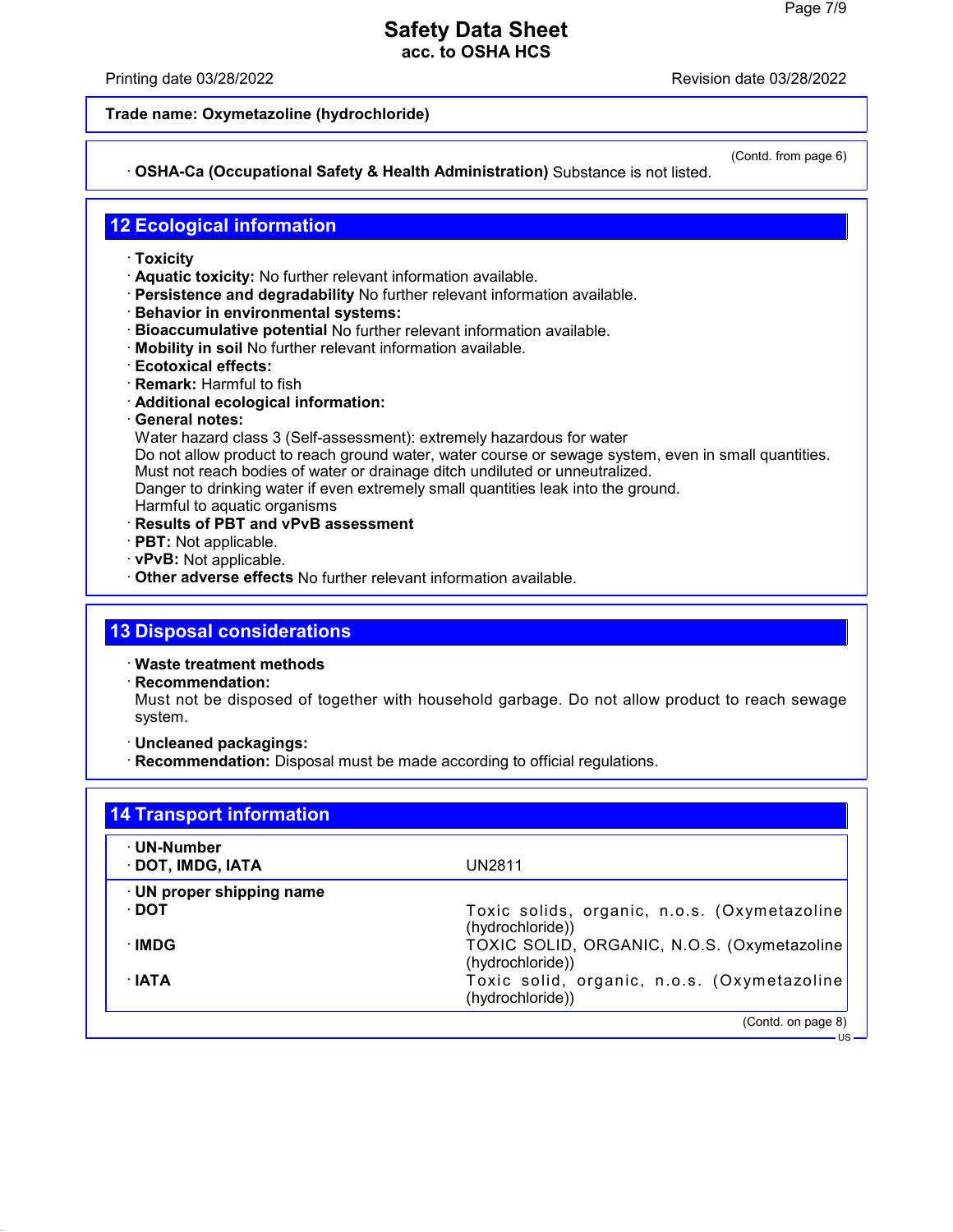Printing date 03/28/2022 Revision date 03/28/2022

# **Trade name: Oxymetazoline (hydrochloride)**

|                                                                                                                              | (Contd. from page 7)                                                                                                                                                                                                                                                                           |
|------------------------------------------------------------------------------------------------------------------------------|------------------------------------------------------------------------------------------------------------------------------------------------------------------------------------------------------------------------------------------------------------------------------------------------|
| Transport hazard class(es)                                                                                                   |                                                                                                                                                                                                                                                                                                |
| $\cdot$ DOT                                                                                                                  |                                                                                                                                                                                                                                                                                                |
| SSSS<br>TOXIC                                                                                                                |                                                                                                                                                                                                                                                                                                |
| <b>· Class</b>                                                                                                               | 6.1 Toxic substances                                                                                                                                                                                                                                                                           |
| · Label                                                                                                                      | 6.1                                                                                                                                                                                                                                                                                            |
| · IMDG, IATA                                                                                                                 |                                                                                                                                                                                                                                                                                                |
| ں                                                                                                                            |                                                                                                                                                                                                                                                                                                |
| · Class                                                                                                                      | 6.1 Toxic substances                                                                                                                                                                                                                                                                           |
| · Label                                                                                                                      | 6.1                                                                                                                                                                                                                                                                                            |
| · Packing group<br>· DOT, IMDG, IATA                                                                                         |                                                                                                                                                                                                                                                                                                |
| <b>Environmental hazards:</b>                                                                                                | Not applicable.                                                                                                                                                                                                                                                                                |
| Special precautions for user<br>· Hazard identification number (Kemler code): 66<br>· EMS Number:<br><b>Stowage Category</b> | Warning: Toxic substances<br>$F-A, S-A$<br>B                                                                                                                                                                                                                                                   |
| Transport in bulk according to Annex II of<br><b>MARPOL73/78 and the IBC Code</b>                                            | Not applicable.                                                                                                                                                                                                                                                                                |
| · Transport/Additional information:                                                                                          |                                                                                                                                                                                                                                                                                                |
| $\cdot$ DOT                                                                                                                  |                                                                                                                                                                                                                                                                                                |
| <b>Quantity limitations</b>                                                                                                  | On passenger aircraft/rail: 5 kg                                                                                                                                                                                                                                                               |
|                                                                                                                              | On cargo aircraft only: 50 kg                                                                                                                                                                                                                                                                  |
| ∴IMDG                                                                                                                        |                                                                                                                                                                                                                                                                                                |
| · Limited quantities (LQ)<br><b>Excepted quantities (EQ)</b>                                                                 | 0<br>Code: E5                                                                                                                                                                                                                                                                                  |
|                                                                                                                              | Maximum net quantity per inner packaging: 1 g<br>Maximum net quantity per outer packaging: 300 g                                                                                                                                                                                               |
| $\cdot$ IATA                                                                                                                 |                                                                                                                                                                                                                                                                                                |
| · Remarks:                                                                                                                   | When sold in quantities of less than or equal to 1 mL,<br>or 1 g, with an Excepted Quantity Code of<br>E1, E2, E4, or E5, this item meets the De Minimis<br>Quantities exemption, per IATA 2.6.10.<br>Therefore packaging does not have to be labeled as<br>Dangerous Goods/Excepted Quantity. |
| · UN "Model Regulation":                                                                                                     | UN 2811 TOXIC SOLID, ORGANIC, N.O.S.<br>(OXYMETAZOLINE (HYDROCHLORIDE)), 6.1, I                                                                                                                                                                                                                |

(Contd. on page 9)